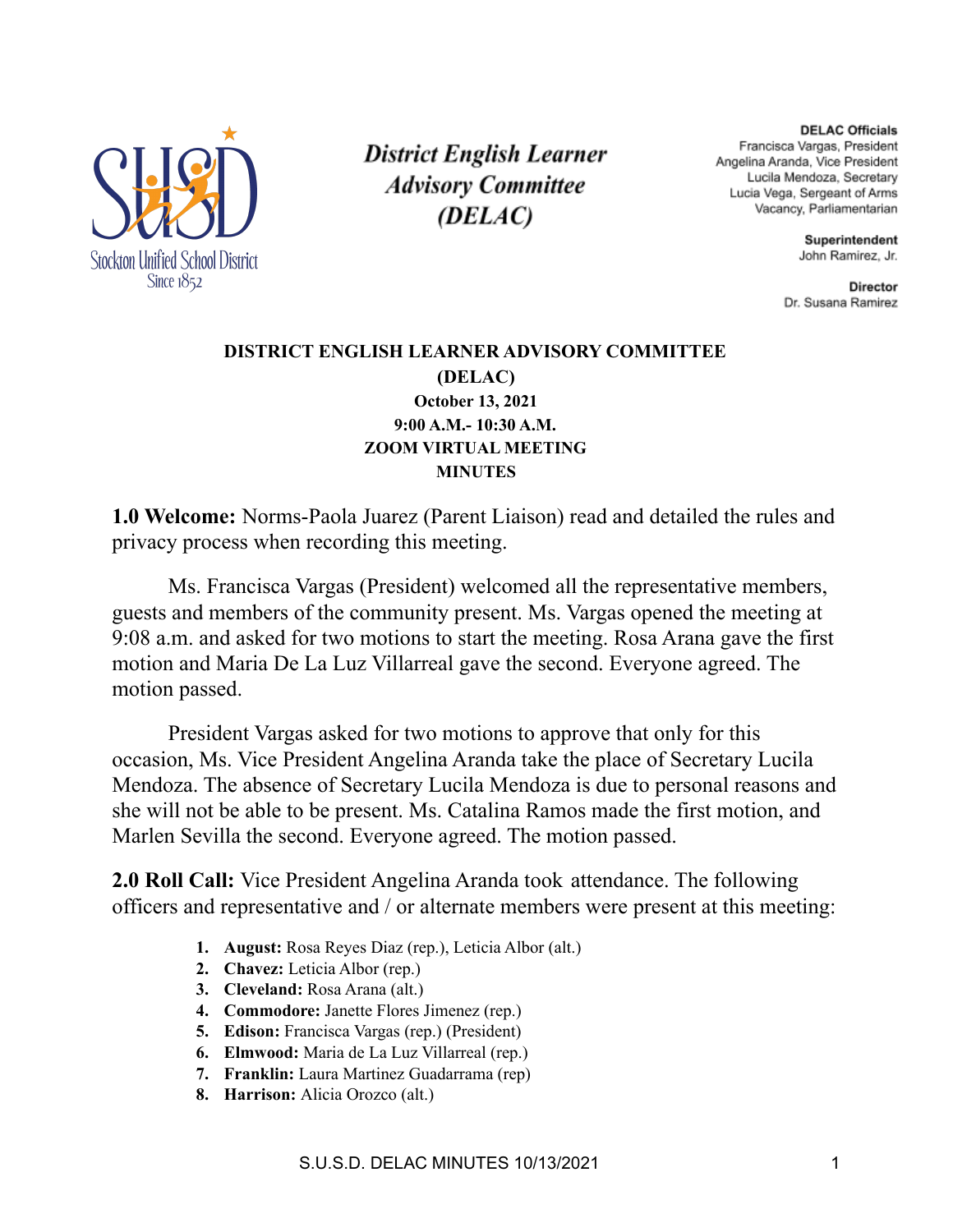- **9. Health Career:** Martha Hernandez (alt.)
- **10. Henry:** Blanca Olivera (rep)
- **11. Madison:** Jeimy Chijate (rep.)
- **12. McKinley:** Beatriz Lopez (rep.), Veronica Merino (alt.)
- **13. Monroe:** Marlen Sevilla (alt.)
- **14. Peyton:** Felicitas Parada (rep.)
- **15. PYA:** Angelina Aranda (rep.) (Vice President)
- **16. Roosevelt:** Catalina Ramos (rep.)
- **17. San Joaquin:** Juliana Shierley Garcia (rep.), Julia Flores (alt.)
- **18. Spanos:** Naida Quintero Herrera (alt.)
- **19. Taft:** Blanca Balderas (rep.), Lucia Vega (Sergeant at Arms)
- **20. Washington:** Maria Cardenas (alt.)
- **21. Weber:** Adela Castro (alt.)
- **22. Wilson:** Adela Roldan (rep.), Lorena Orosco (alt.)

At this meeting 26 representatives and/ or alternates were present and 22 schools were represented. As guests present there was the LCAP Director Dr. Israel S. Gonzalez, Curriculum Director Dr. Susana Ramirez, Paola Juarez LDO Parent Liaison, Dulce Torres LDO Interpreter, Olivia Fernandez LDO Administrative Assistant, Cindy Martel Community Assistant from Monroe School. The parents or community members present were: Sandi Miyai, Sandra Arreola, Angeles Cortes, Francisco Figueroa, Areli, Ana Saucedo, Maria Guadalupe Grijalva and Adela Hernandez giving a total of 40 people present.

**3.0 Changes to the agenda:** Ms. Angelina Aranda (Vice President) asked for two motions to add to item 6.0 in New Business: the ESSER III Plan presentation with the LCAP Director, Dr. Israel S. Gonzalez. After the motion was made and approved, it remained in this order: 6.1 ESSER III Plan, 6.2 Review and Approval of the bylaws, and so on until reaching point 6.4, only the order would change.

The first motion was made by Ms. Veronica Merino and seconded by Ms. Maria De La Luz Villarreal. Vice President Aranda asked for a vote and asked if everyone was in favor, they should answer "yes", if someone opposed they could say "no". All agreed and the motion passed.

**4.0 Read and approval of minutes:** President Vargas gave three minutes to read and approve the minutes. There were no corrections to the minutes. Blanca Olivera gave the first motion and Rosa Arana gave the second. All agreed and the motion passed.

## **5.0 Old Business:**

**5.1 Bylaws Subcommittee Report.** President Vargas thanked the great collaborative team for the bylaws subcommittee. She informed that the result and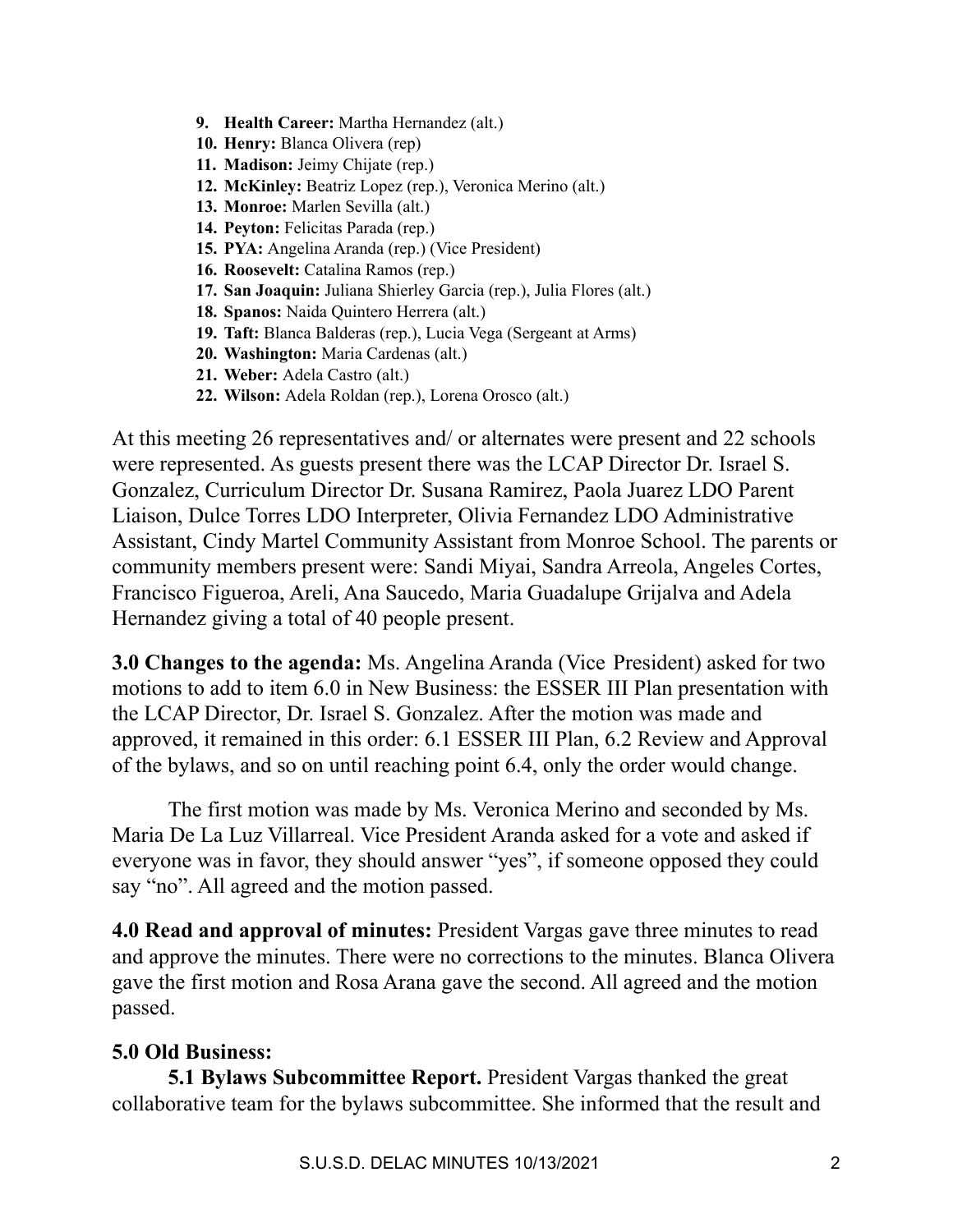details of the bylaws will be shared in point 6.2 Review and approval of the bylaws. Special thanks were given to the members of the subcommittee:

> **Blanca Balderas Catalina Ramos Leticia Albor Maria De la Luz Villarreal Adriana Cardona** (Ex-Parliamentarian) **Lucila Mendoza** (Secretary) **Angelina Aranda** (Vice President) **Francisca Vargas** (President)

**5.2 DELAC Newsletter Survey Report.** Ms. Angelina Aranda (Vice President) reported that the board is working to shape this new subcommittee. The DELAC newsletter will focus on informing of events, workshops, important dates, etc. For now the plan to share and form a new subcommittee will be in order to create this newsletter and will focus three times a year, one in fall / winter, second in spring and finally at the end of the year. More dates could be considered based on input from parents who would like to help. The survey will be open to all, should new ideas arise for parents or community members. The date that the first newsletter can be shared will be the end of November or the beginning of December. The focus and purpose of the newsletter is to keep us informed.

### **6.0 New business:**

**6.1 ESSER III Plan - Dr. Israel S. Gonzalez Director of LCAP & Equity.** Dr. Gonzalez reported that this plan has already been presented to the executive board of the district. He explained that he has plans to share and present the plan to schools, parents and community members, in order to inform them of the great opportunity to obtain Elementary and Secondary School Emergency Relief Funds (ESSER III acronym in English). If the board considers approving this plan, the funds available will benefit and assist the students. Especially because of the level, academic achievement and learning of some students that has not been the best due to the COVID 19 pandemic. These federal funds are very important and go hand in hand with the vision of the district that is to graduate every student ready for college, a career and the community. By combining it, all young people could be lifted out of the circumstances of poverty and scarcity.

Director Dr. Gonzalez made the details of the ESSER III Plan known.

# **Objectives of the ESSER III Plan**

- Address the academic impact of lost instructional time.
- Provide strategies for safe and continuous in-person learning.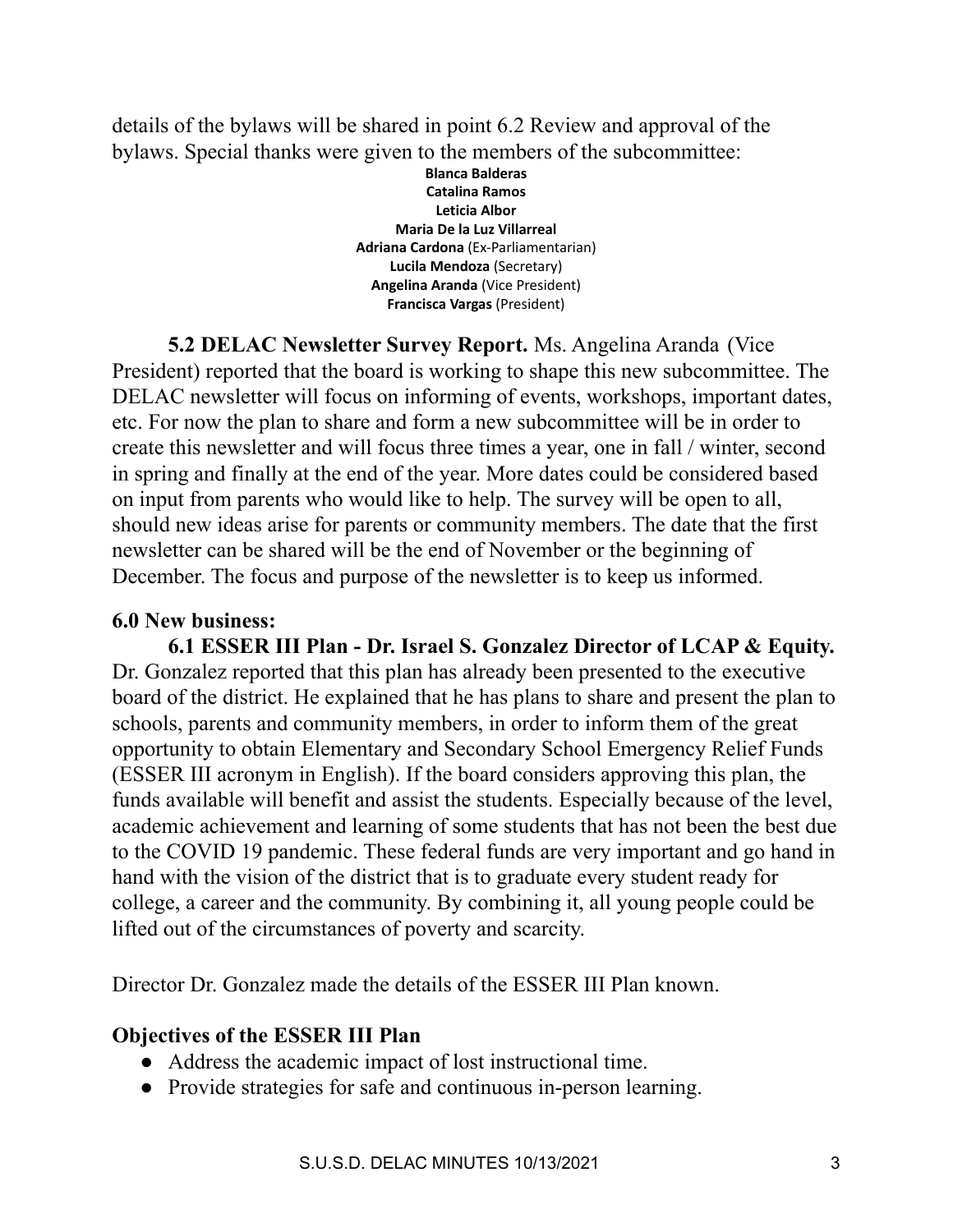• Provide strategies to support student learning.

# **ESSER III Plan Requirements**

- Community commitment and contributions.
- Have the plan presented and approved by the Board of Education before October 31, 2021.
- Use the funds before September 30, 2024.

# **Community Contribution**

- LCAP input.
- Extended Learning Opportunities (ELO) grant contribution.
- Continuous input from all stakeholders.

## **The topics that parents and community members have suggested the most in recent months are:**

- Student achievement.
- Socio-emotional support.
- Health and security.
- Facility improvements.

## **Student Achievement**

- Provide educational support.
- Provide professional development for teachers.
- Provide staff and resources.
- Expand learning opportunities.
- Increase Extracurricular and Enrichment Activities (After School, Summer School).
- Technological resources.
- Incorporate MTSS into the academic program.

## **Socio-emotional support**

- Ensure that all sites implement a PBIS (Positive Discipline System) culture.
- Increase school safety throughout the district.
- Provide professional development.
- Try to add partners focused on social emotional learning.
- Provide positive incentives.

# **Health and security**

● Safe sites.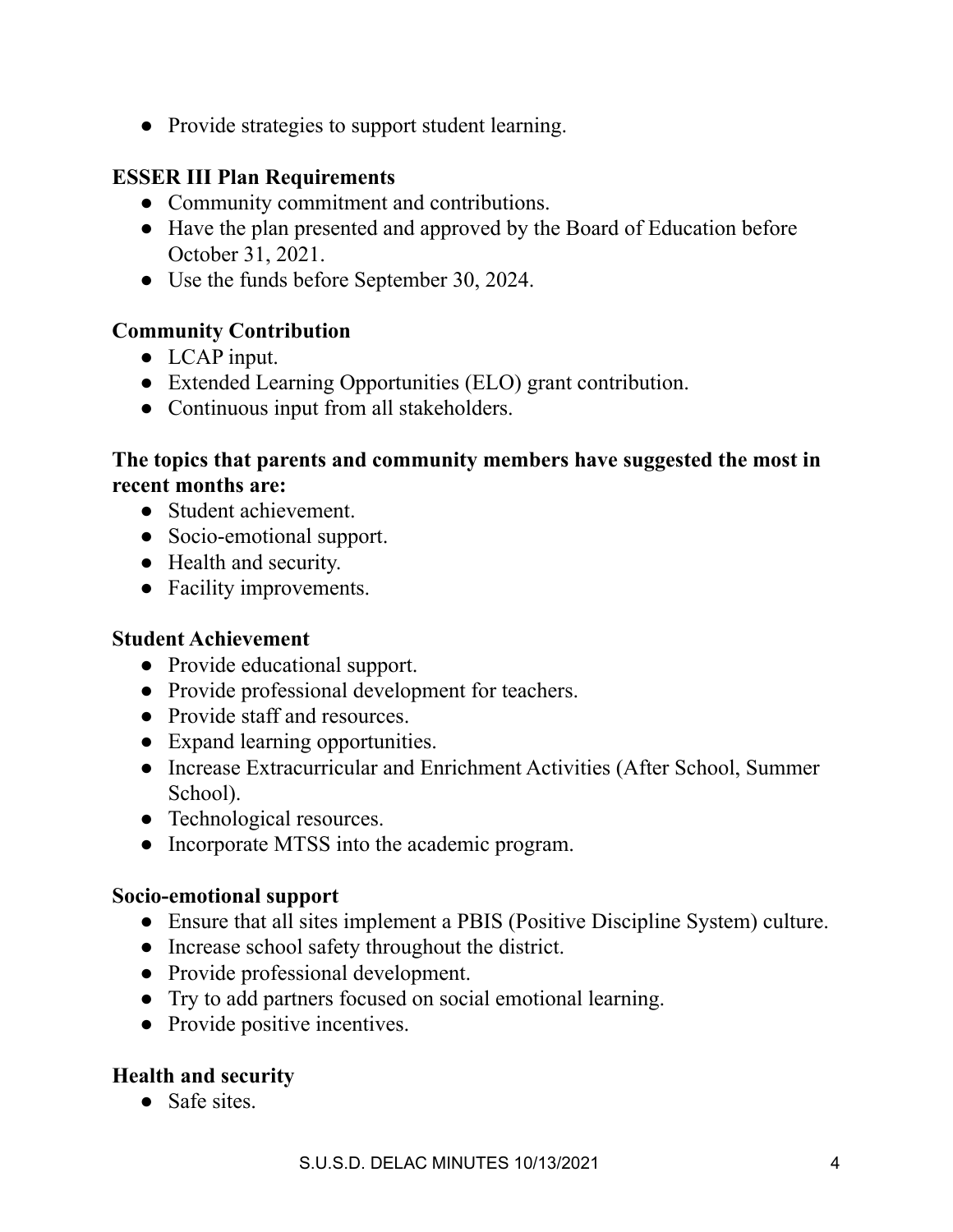- Expansion of vaccination clinics.
- Expand COVID testing capacity.
- Additional nursing and health staff.
- Additional personal protective equipment.
- Increase safety in schools.
- Contact follow-up services.
- Improve air quality inside classrooms.

### **Facility improvements**

- New, expanded and renovated facilities.
- Vocational education.
- Science labs.
- Technology.
- Learning spaces.
- Change air quality systems.

Dr. Gonzalez informed that all the ESSER III Plan is, are ideas of how each of us can participate in recommendations and improvements of the federal fund. It is being shared to all district media, such as meetings of parents, principals, school staff, and community members. A survey is now available to submit our opinions. It is important to know that the amount of funds that we could receive is \$ 156,000,000. It would be used in three years and each year would be \$ 52,000,000. Money that could be used positively for the benefit of district students. The link for the ESSER Plan III survey was shared with everyone present in the chat box.

Ms. Angelina Aranda (Vice President) suggested that DELAC parents complete the survey they can suggest in the educational support section, and propose student support for the ELPAC tests: focusing on understanding. Since DELAC parents have the reclassification of our students as a focus that would be a great contribution. The more we suggest for help in the student support category, the greater the chances that the topic will be a priority.

Ms. Maria De La Luz Villarreal, asked if in case the benefit is obtained and the fund is approved, would there be some possibility of improving the structure of Elmwood School, as the building is very old. Dr. Gonzalez suggested that the building may not be completely rebuilt, but improvements made that will help the student do well. In conditions such as improvements in the air system.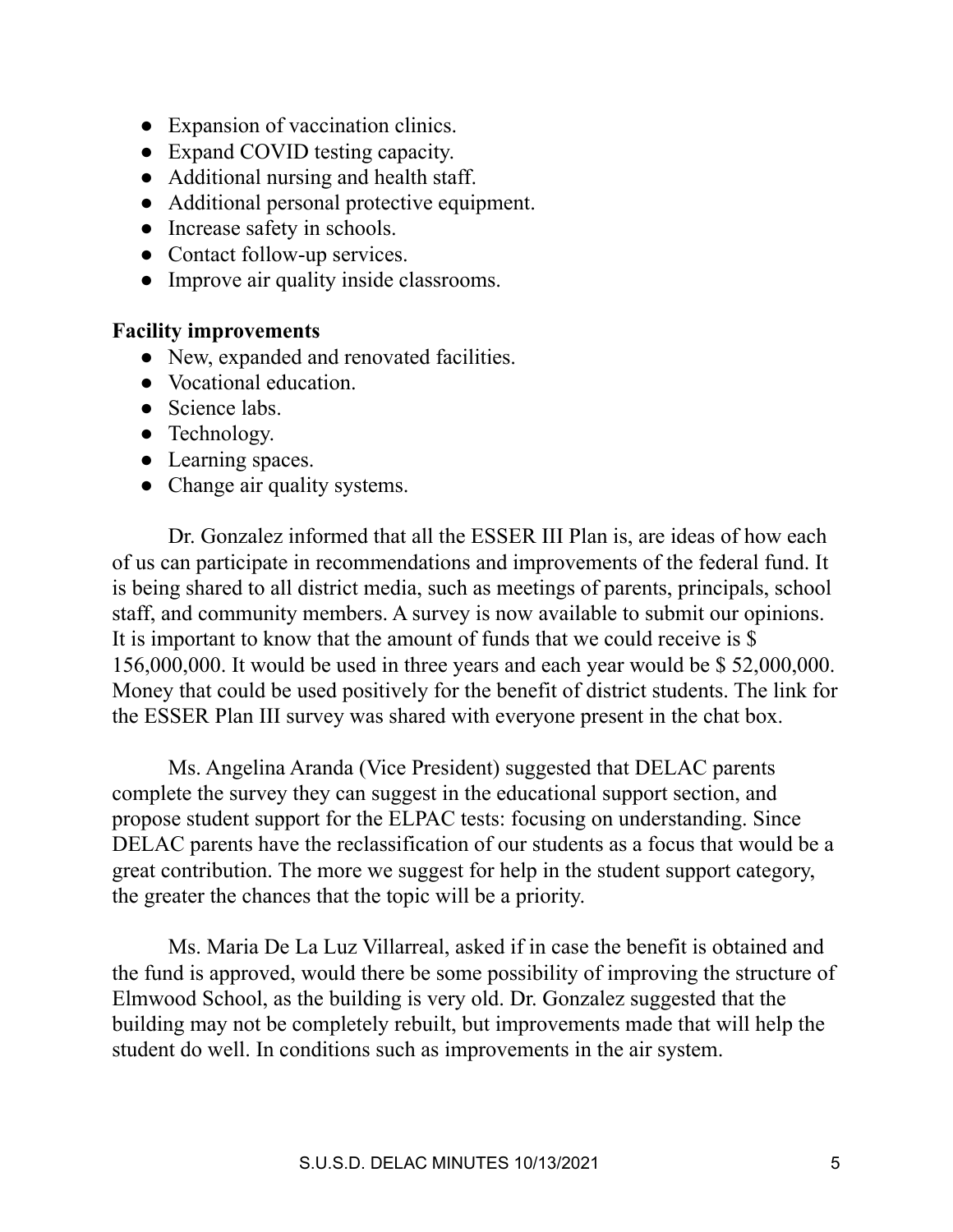Dr. Gonzalez explained how the distribution of funds will work upon approval by the district. *"It would be very similar to how LCAP funds are distributed. In the LCAP we have approximately 80 dif erent areas and goals that we want to meet, all funds are divided and distributed at dif erent times. It is not always the same because some programs cost more. But first it is necessary to analyze which are the areas that are going to be improved and from there the funds are distributed. The distribution depends on the number of students in the area where they need more resources using equity. "*

**6.2 Review and approval of the bylaws.** Ms. Vargas read the bylaws aloud. After reading the bylaws, two motions were asked for the review and approval. Ms. Maria De La Luz Villarreal gave the first motion and Alicia Orozco gave the second. All members present were in favor, no one opposed. The motion passed.

**6.3 Nominations.** Dr. Susana Ramirez asked the members to be encouraged to nominate themselves and to take a position at the DELAC table. *"Do not be afraid, here in this department we have Paola Juarez (Parent Liaison) and people who will continue in their positions, and we will support you in this process in these positions."*

The available positions are

- Vice President
- Sergeant at Arms
- Parliamentarian

Dr. Ramirez informed that the nominations will be open until October 20, 2021 until 4:30 p.m. Paola Juarez (Parent Liaison) explained the nomination process. Members have 3 ways of how to nominate themselves or someone. It is required not to duplicate your nomination and only choose a single method to avoid confusion. The nomination forms were sent to the official representatives of the most up-to-date list.

If you have a printed form, you will have to fill it out, take a photo and send it to Paola Juarez (Parent Liaison) pjuarez  $\hat{\omega}$ stocktonusd.net. Paola will also send an email with a link to a survey through Google, where you can complete the information, after you complete it it will arrive directly to Paola. The last option is to submit your nomination via chat or out loud during this meeting.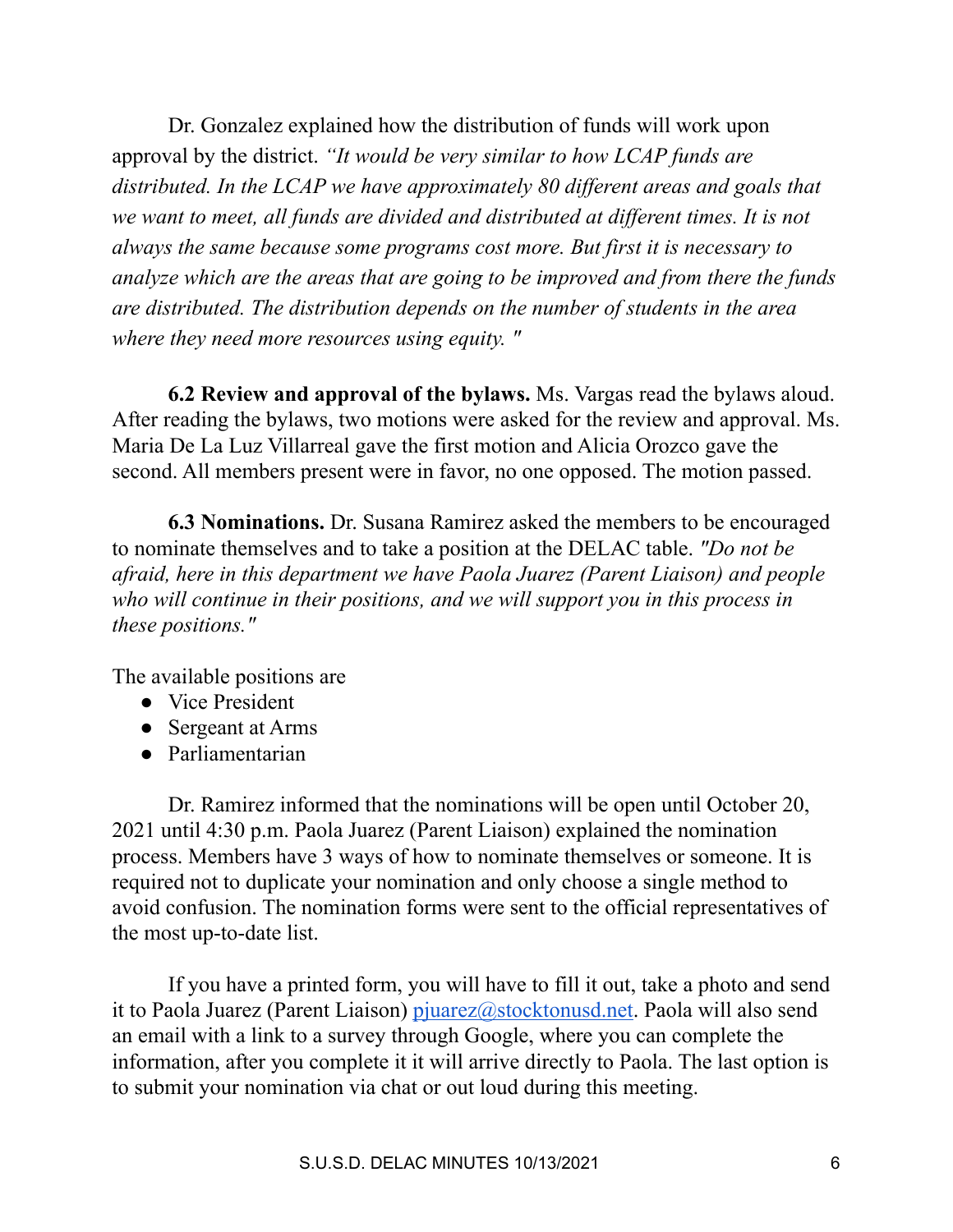Paola mentioned other duties and responsibilities that the DELAC board has seen and thinks it is very important to share (these duties do not appear in the bylaws). All officers will have these duties and responsibilities in common:

- Will faithfully represent the district's English language learners and parents.
- You agree to assume your responsibilities and have a flexible schedule.
- You will learn the committee bylaws and the Robert's Rules of the Order.
- Work on team projects with the following groups: the committee, subcommittees, schools, and district departments.
- Will present before the committee, officials' meetings, meetings with district departments, and the district's board of education.

**6.4 Presentation of the new DELAC logo.** Ms. Lucia Vega (Sergeant at Arms) shared and presented with great joy and enthusiasm the new DELAC logo. After great effort and teamwork from the executive board and support from Paola Juarez (Parent Liaison) and Dr. Ramirez, we can now proudly say that we have a logo that identifies us. This logo represents each of the DELAC members. The design of the logo and its components have details with important meaning.

**Book**: A book was chosen as the basis, as it represents education and the basis of academic achievement.

**Stars:** Represent excellence.

**Student:** Is the center and focus of everything we do.

**Graduation Cap:** Distinguishes a graduated student which is our goal. **Colors:** The colors identify the Stockton Unified School District.

At the top is the name of our DELAC committee, and at the bottom the name of our district.

Ms. Blanca Balderas commented, *"It looks very beautiful, the design of the book, the stars, very detailed in the description of the goal that we are heading for, for these children to graduate and leave this system that this system is one that keeps them in a pause to be able to rise in their education, and taking on other goals that await them in high school. "*

Ms. Julia Flores thanked the officials for the work and mentioned,*"It includes everything within what is to prepare our children and nothing is missing, very good work I congratulate you, this is an example to follow, you are encouraging us to continue to want our children to graduate and have a better future "*